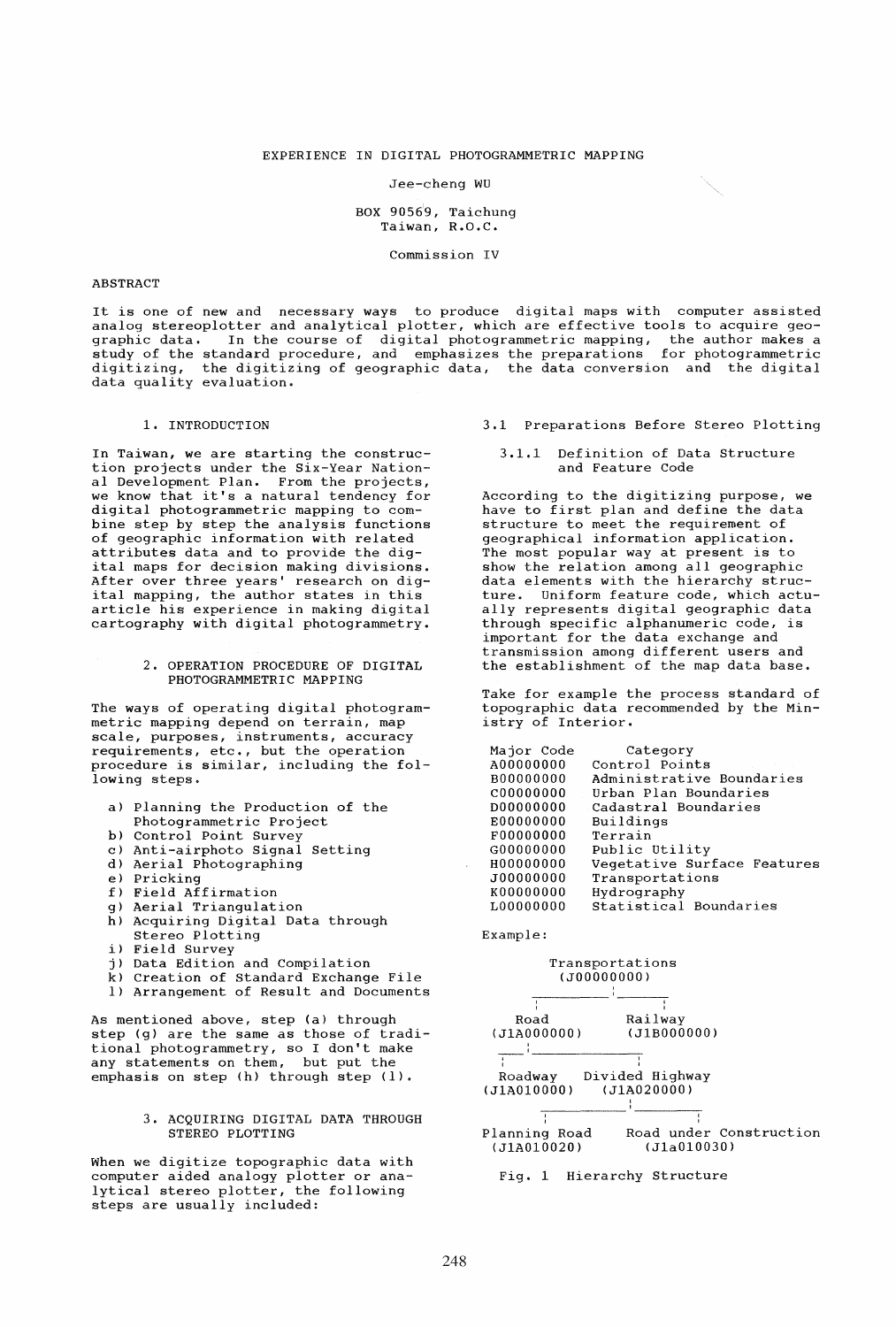## 3.1.2 Function Definition

Through function definition, we are able to simplify complex operation command procedure to increase working efficiency in digitizing. Besides, we can also set data types while digitizing geographical features to meet the requirements of operation. Function definition includes the following items:

a. symbols : individual objects ( such as booths, towers); indication of sign objects ( such as hot springs, pastures ); sub-sign objects ( such as post offices, schools, temples ); vegetations ( such as tea plantations, rice field, orchards ).

b. line types : such as traffic routes, administrative boundaries and vegetation boundaries.

c. screen display controls: such as "ZOOM", "PAN" and "REDRAW".

d. editting commands: such as "ERASE", "MOVE", "CHAMFER", "ROUTE".

e. drawing commands: such "GRID", "ORTHO", "OSNAP", "PARALLELS".

3.1.3 Orientation Correction and Digitizing Parameter Setting

with the help of the computer's calculating abilities, we not only can reduce much orientation correction time but can store correct orientation elements and their measurement tolerance to guarantee map production quality. As for digitizing parameter setting, we select data density, symbol scales, contour intervals, etc. according to different scales.

3.2 Some Points on Digitizing to be Noticed

3.2.1 First check if there are any 3.2.1 FILST CHECK IT CHELE are any<br>adjacent data files and if the planimetric and height accuracy of map connection serves our needs.

3.2.2 Select one obvious control point as the elevation base point of the model measurement.

3.2.3 After the setting of digitizing boundaries, digitize objects in the sequence of transportation systems, hydrography, buildings, vegetation, network of public utilities, terrain, etc. and then store planimetric features as well as relief features according to feature codes and digitizing layers.

### 3.2.4 Special items should be noted in digitizing

a. planimetric boundaries : Many planimetric features are adjacent to each other, and so to keep the data complete, we often copy and reproduce the

adjacent data for future use.

b. the continuity of line type data : Roads, railways, rivers, etc. are shown through continuous multiple polylines, while buildings are shown through closed multiple polylines.

Since there are special meanings in the continuous line type data, in digitizing we should put things in position without any interruption.

c. attributive symbols of planimetric features : While digitizing, it is necessary to show the attributes of the planimetric features, which are usually distinguished by simple alphanumeric, symbols, lines, etc. For example, among various buildings, "R" stands for concrete building and "B" for brick house. Numbers represent floors, so "4R" means concrete buildings of four floors. And arrows usually symbolize river directions.

# 4. FIELD SURVEY

We take some photos and script maps to mapping areas and identify all kinds of planimetric features, such as names and annotations, administrative boundaries, classification of roads, buildings and structures, river directions, vegetation and land use classification and the shadows on the photos. The data acquired through field survey can be drawn on the photos or on the transparent paper. The precise digital coordinates for the use of editing maps can be gained through electric survey instruments to increase the accuracy of planimetric data.

# 5. DATA EDITION AND COMPILATION

After stereo plotting and field survey, we have to edit data and correct topographic data. Besides, to promote map efficiency we have to take into consideration such as the map types, purposes eration such as the map types, purposes<br>and scales to complete map design. It costs much time and care to compile and edit geographic data, so to improve the working efficiency of the digital photoworking criterior, of the digital photo<br>grammetric plotter, off-line operation procedure is usually adopted. According to the data gained through field survey, we should first edit plane data and appropriately correct disconnected or unreasonable areas, including overshot, undershot, overlay and useless nodes.

These corrections are combined for editing according to data layers. When contour and plane maps are combined with each other, we should take much notice of how to get the contours across roads, houses, rivers, etc.

In compiling data, scales and should be taken into account. digital maps and paper maps purposes Although differ in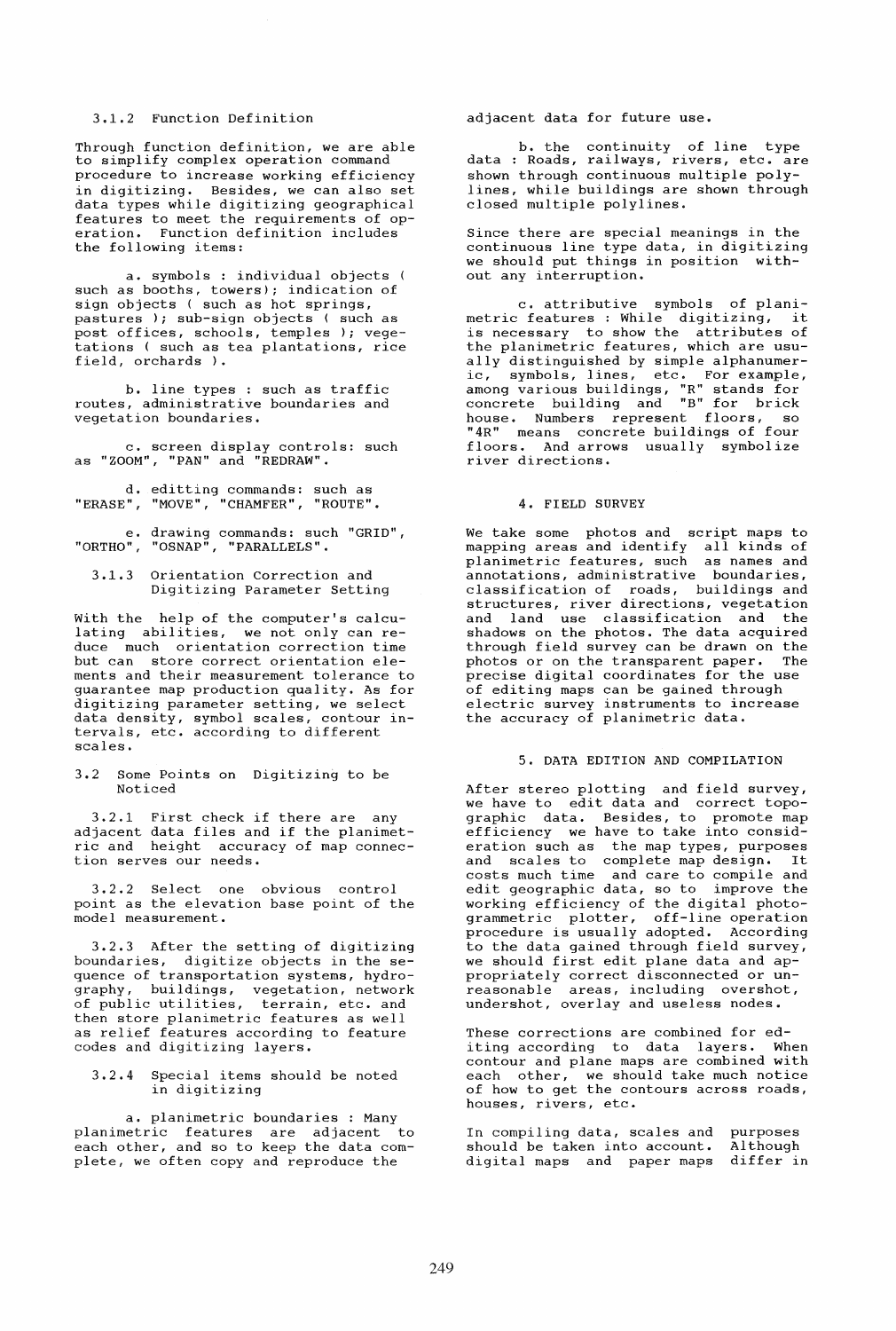the ways of processing and displaying, yet for the convenience of computer's and man's using digital maps ( including visualization, measurement analysis and navigation ), the following items have to be considered in designing maps.

5.1 Map Sheets Size

To be accessible, easily used and carried, the size of each map sheet is defined depending on its scale.

5.2 Projection Selection

Directions, distances, areas, shapes, etc. on maps are produced with projection method the user needs to keep the accuracy of the data.

5.3 The Unity of Symbols and Legends

Natural or artificial features on the surface of the earth often can't display the true shapes on the maps, so they are usually replaced by some signs. Uniform signs are called symbols. As for legends they are important tools to help users to visualize maps and are combined demonstrations.

5.4 The Size and Density of Annotation

Annotations are helpful to users to distinguish the names and characteristics in the maps and to identify the relation between the points, the directions and the positions, etc. Annotations usually show the importance and disposition with different sizes and styles, but the denxilled the sizes and styles, sat the dem order not to influence the spread of geographical information.

5.5 Color Selection

Colors add beauty to maps. If colors are properly selected, maps will appear good in clarity and brightness. The harmony of colors is very important for the use of map and the feature which the colors symbolize should be also noticed.

- For example: blue stands for water; green for vegetation; brown for contour; red for rqads and cities; etc.
	- 6. CREATION OF STANDARD EXCHANGE FILE

Supplying the standard transfer format of the digital map data is the necessary step to promote the data exchange among the map makers and the map users. Different graphic data files are produced because different graphic software packages are used. If there is need of exchanging data among different systems, the file transfer is executed through data transfer programs. From experience, we learn that in the transfer of Chinese annotations, symbols, legends and colors mistakes are often made. The main reason for this is that the government has not made definite digital map data formats, so many users can only use current commercial GIS or CAD packages as their data transfer formats.

> 7. ARRANGEMENT OF RESULTS AND DOCUMENTS

On results and documents, we should notice whether photo errors, aerial triangulation errors, inner and outer orientation measurement accuracy correspond with survey rules and error limits. On the check of digital maps, we should put emphasis on whether the data are reasonable and consistent. In every operating procedure, inspecting and recording are needed so that the accumulation of step errors can be avoided. The efficient checking ways are statistical evaluation and field check. If digital map data reach the National Map Accuracy Standard ( NMAS), then they are stored in the media.

According to the "Basic Topographic Data Process Standard" final report (Shyy, 1987) recommanded :

- 7.1 Digital photogrammetric mapping accuracy evaluation models
	- 7.1.1 Plan Accuracy
	- $O_p^2 = [O_s^2 \text{ (aerial triangulation)} +$  $0^2$  (orientation) +  $\qquad \qquad$  2  $0^2$  (measurement)] \* (photo scale)<sup>2</sup>

7.1.2 Height Accuracy

- .1.2 Height Accuracy<br> $O_b^2 = [O_a^2 \text{ (aerial triangulation) + } \frac{1}{2}]$  $0^2$  (orientation)] \* (photo scale)<sup>2</sup>+  $0<sup>2</sup>$  (measurement) \* (flight height)<sup>2</sup>
- 7.2 Digital topographic data accuracy evaluation with field check
	- 7.2.1 X-Direction

 $RMSx=sqrt([D*D)/N]$  $D^*D=d_1^2+d_2^2+\ldots+d_n^2$ d=X(model coordinate) - X(field coordinate)

7.2.2 Y-Direction

the same as above section 7.2.1.

8. CONCLUSION

Digital photogrammetric mapping is a tendency to develop. However, in stereo plotting, some procedures are changed and more items are needed, so we need much time to digitize and edit data. Therefore, we need to modify analogy stereo plotters with computer aided mapping equipment, so that they can share